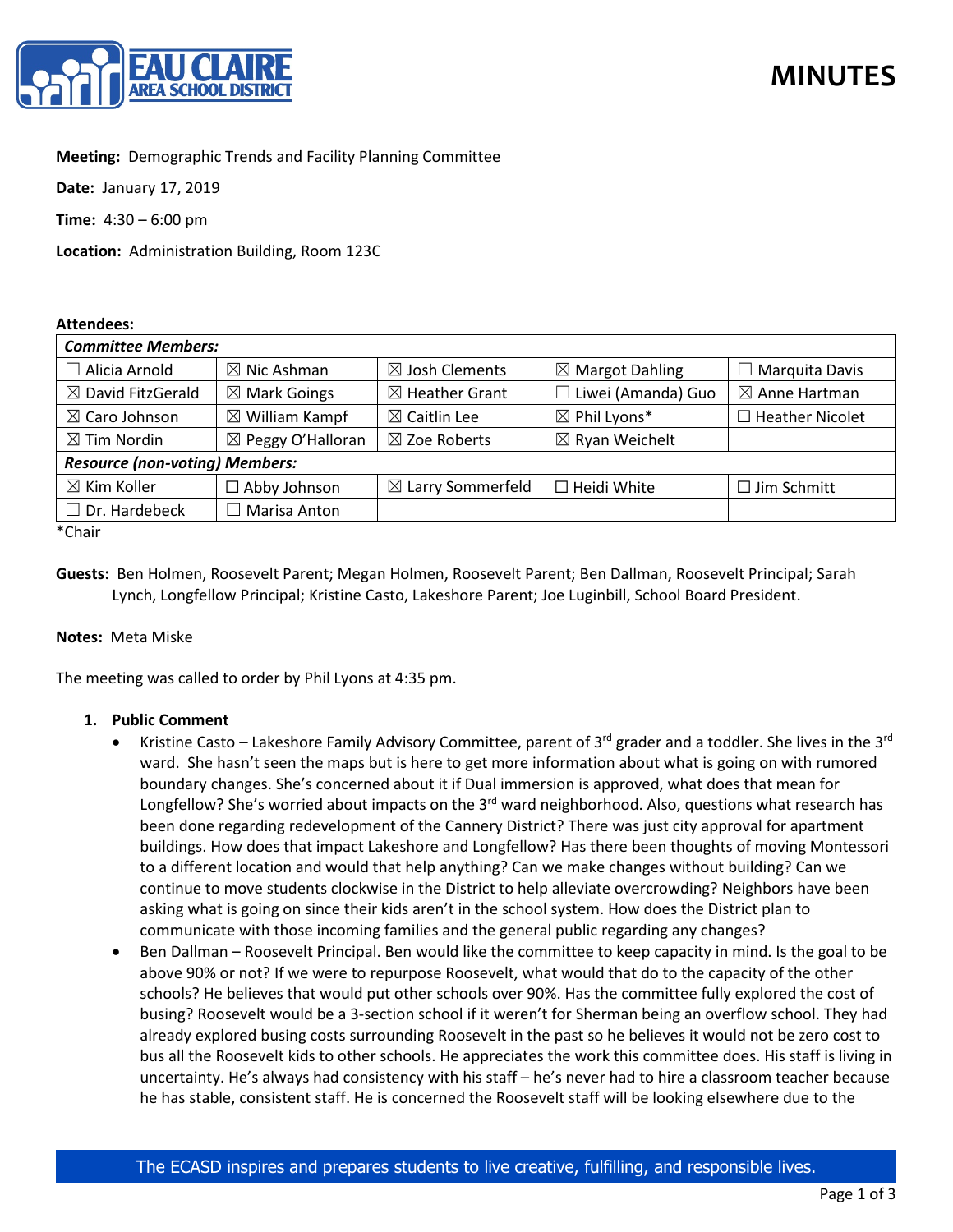uncertainty. He would recommend a decision as soon as possible because any decision would better than no decision and continuing the uncertainty.

# **2. Approval of Minutes from 12/13/18**

Caro Johnson made a motion to approve the minutes from 12/13/18. Ryan Weichelt seconded the motion. Motion was passed by unanimous vote.

### **3. Introduction of New Members – Phil Lyons**

- Introduction of new and existing members.
	- $\circ$  Phil Lyons 3<sup>rd</sup> year on committee, chair for past year
	- $\circ$  Tim Nordin 3<sup>rd</sup> year on committee
	- $\circ$  Mark Goings 5<sup>th</sup> year on committee educator at Robbins Elementary
	- o Nic Ashman  $2^{nd}$  year on committee
	- o Zoe Roberts new to committee
	- $\circ$  William Kampf new to committee, has a child in Kindergarten and another child that will be in 4K
	- $\circ$  Margot Dahling new to committee, has a 2<sup>nd</sup> grader
	- o Larry Sommerfeld resource to the committee
	- $\circ$  Ryan Weichelt 3<sup>rd</sup> year on committee
	- $\circ$  Dave Fitzgerald chamber representative, longest standing committee member
	- $\circ$  Josh Clements 2<sup>nd</sup> year on committee has one child at Lakeshore and one at Memorial
	- $\circ$  Caro Johnson 3<sup>rd</sup> year on committee
	- o Anne Hartman FAC rep  $2^{nd}$  year on committee
	- o Peggy O'Halloran new to committee children at DeLong and MHS
	- $\circ$  Caitlin Lee new to committee has Kindergartner at Northwoods and a child in 4K
	- $\circ$  Heather Grant principal at Manz new but served on the committee in the past
	- $\circ$  Joe Luginbill Board President not on committee but asked to attend as Board Representative
	- o Kim Koller Executive Director of Administration liaison and resource between Board and committee
	- o Meta Miske Executive Assistant Human Resources, filling in tonight for Kim's assistant
- Phil Lyons shared a history of Roosevelt and the committee's work with it. Roosevelt needs maintenance committee looked at upgrades/renovation or tear down and build on new site. Committee first recommended the Board tear down Roosevelt and rebuild the school at the same site because the cost was the same as renovating. That decision was made by only looking at Roosevelt, not the District as a whole. After reviewing demographic trends, the committee felt they could alleviate some of the capacity issues at Roosevelt by changing boundaries which would also even out capacity among the elementary schools. The committee then focused on 3 points – 1) identified need for 4K, 2) housing developments on South side of Eau Claire that would need addressing quickly, 3) investment into Roosevelt and deferred maintenance. Committee then recommended to rescind Roosevelt decision and reevaluate District as a whole. Could they relieve Roosevelt of the 90% capacity by redrawing boundaries? Could they absorb all the Roosevelt students into other schools and repurpose the building to address the 4K needs? Could they renovate and maintain Roosevelt?
- A discussion ensued regarding the viability of current options, principles of the committee, and how to bring committee members up to speed.

### ACTION ITEM(S)

- Kim get PowerPoint presentations out to new Committee members so they have a bit of history (w/links to Board Archives)
- Kim get memo to Board so they understand difficulties of Dual Immersion on the boundary changes
- Updated maps to committee that are clearer with the number of students impacted